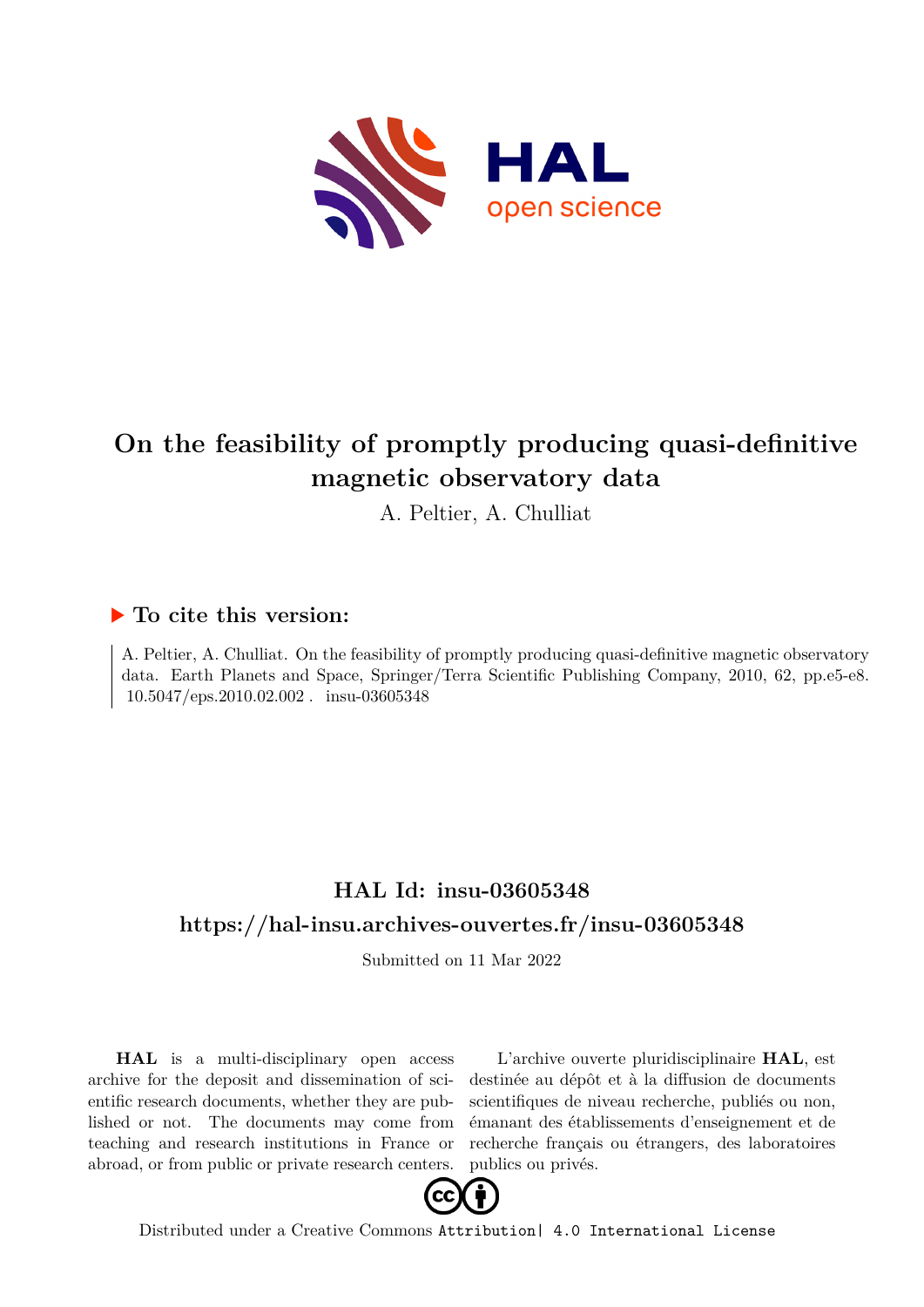## **On the feasibility of promptly producing quasi-definitive magnetic observatory data**

Aline Peltier<sup>1</sup> and Arnaud Chulliat<sup>2</sup>

<sup>1</sup>Laboratoire Géologie des Systèmes Volcaniques, Institut de Physique du Globe de Paris, CNRS, UMR 7154, 4 place Jussieu, France <sup>2</sup>*Laboratoire de Geomagnetisme, Institut de Physique du Globe de Paris, CNRS, UMR 7154, 4 place Jussieu, France ´*

(Received December 1, 2009; Revised January 29, 2010; Accepted February 3, 2010; Online published February 22, 2010)

Magnetic observatories currently distribute two types of data: preliminary data, available in less than 72 hrs in the case of INTERMAGNET observatories, and definitive baseline-corrected data, produced only once a year. Several users and groups of users have expressed the need for baseline-corrected observatory data produced in a continuous manner. The main applications for such quasi-definitive data include geomagnetic field modeling and the calculation of geomagnetic activity indices. We present an original method for producing quasi-definitive data at the end of each calendar month using temporary baselines. Preliminary and definitive data at nine INTERMAGNET observatories are used to test this method, simulating the production of quasi-definitive data throughout the year 2008. The temporary baselines obtained are very close to the definitive ones, except during the last few days of each time interval. The means and standard deviations of the differences between quasi-definitive and definitive data do not exceed 0.3 nT, well below the current INTERMAGNET standard of accuracy. This result demonstrates the feasibility of promptly producing quasi-definitive data at most magnetic observatories of INTERMAGNET type.

**Key words:** Magnetic observatory, geomagnetic modeling, baseline, data processing, quasi-definitive data.

#### **1. Introduction**

Magnetic observatories continuously measure the Earth's magnetic field at fixed locations at the Earth's surface. They are designed to operate for several decades to record the geomagnetic secular variation. Their data are widely used for calculating time-varying core field models, often in combination with satellite magnetic data or historical data (e.g., Hulot *et al.*, 2007; Jackson and Finlay, 2007), and for studying rapid processes in the core, including core flows (Holme, 2007) and so-called geomagnetic jerks (Courtillot *et al.*, 1978). Magnetic observatory data are also used for studying the various electrical current systems in the Earth's ionosphere and magnetosphere, both during short events such as magnetic storms and substorms, and on longer time scales (e.g., McPherron, 2009).

Magnetic observatories belonging to the global INTERMAGNET (International Real-time Magnetic Observatory Network; www.intermagnet.org) network provide one-minute values of the three components of the geomagnetic field. However, vector magnetometers used in magnetic observatories, often of fluxgate-type, usually drift in time due to several factors such as temperature variations and ageing of the electronics. In order to periodically recalibrate the vector magnetometer and, if needed, correct for the tilt of the pillar on which the magnetometer is mounted, absolute measurements are performed on a regular basis

trained observer using a single-axis fluxgate magnetometer mounted onto a non-magnetic theodolite, and a scalar magnetometer (see, e.g., Jankowski and Sucksdorff, 1996). Absolute measurements are used to calculate a calibration curve, called a baseline. INTERMAGNET currently distributes two types of data products: preliminary data, which are made available in quasi-real time (less than 72 hours), and definitive data, which are produced only once a year, typically a few months after the end of the civil year. Definitive data are corrected for baseline variations, whereas preliminary data may not have any baseline corrections applied and can thus only be used for studying rapid variations of external origin.

(typically once a week). Such measurements are made by a

The need for baseline-corrected observatory data released on a shorter time scale has recently emerged within the community of global modeling. Global spherical harmonic models of the recent geomagnetic field usually rely on a combination of observatory and satellite data (e.g., Lesur *et al.*, 2008; Olsen *et al.*, 2009), except for their most recent part as definitive observatory data are only available after a one year delay. This is to be contrasted with fully calibrated data from magnetic satellites such as Oersted and CHAMP, which are available within only a few days after the commissioning phase. For the same reason, the usefulness of standard observatory data products for calculating and validating the International Geomagnetic Reference Field (IGRF) model every five years (Macmillan and Maus, 2005) is limited.

In order to address this need, INTERMAGNET is currently preparing to distribute a new data product called

Copy right $\odot$  The Society of Geomagnetism and Earth, Planetary and Space Sciences (SGEPSS); The Seismological Society of Japan; The Volcanological Society of Japan; The Geodetic Society of Japan; The Japanese Society for Planetary Sciences; TERRAPUB.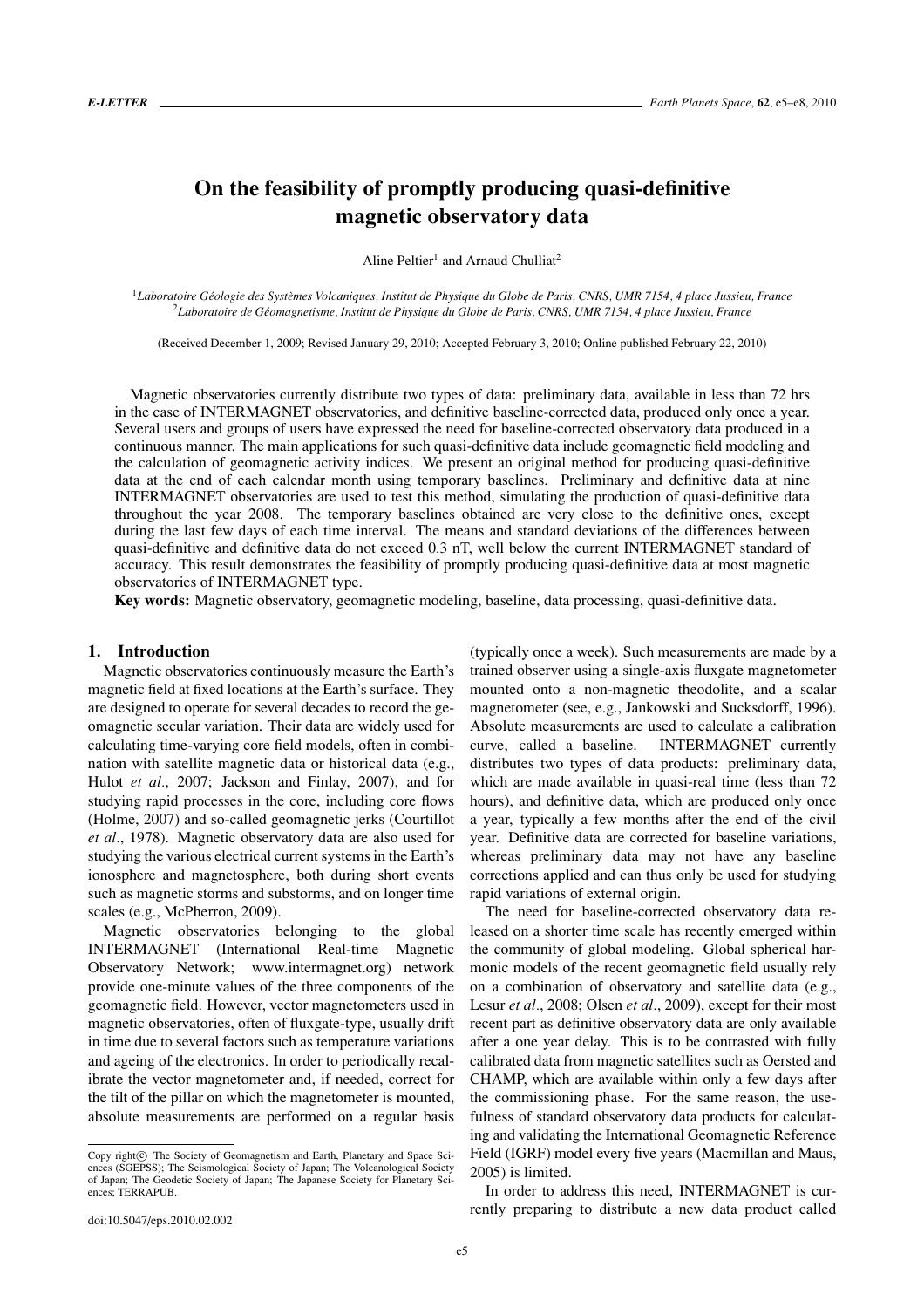

Fig. 1. Locations of the nine magnetic observatories considered in this study.

quasi-definitive data, defined as data corrected using temporary baselines shortly after their acquisition and very near to being the final data of the observatory (Baillie *et al.*, 2009; Chulliat *et al.*, 2009). Quasi-definitive data will thus fill the gap between preliminary and definitive data. They should prove particularly useful for calculating the Level 2 products (field models of the various field sources) of the upcoming ESA Swarm mission (Friis-Christensen *et al.*, 2006). Using quasi-definitive data is also expected to improve the quality of quick-look versions of geomagnetic indices such as the  $D_{\text{st}}$ .

The aim of this paper is to discuss the feasibility of the prompt production of quasi-definitive data. We present an original method for producing such data and the first results of its implementation in nine magnetic observatories belonging to the Bureau Central de Magnétisme Terrestre (BCMT) network (Fig. 1). After having assessed the quality of quasi-definitive data based on a systematic comparison with definitive data in 2008, we propose a quality standard for this new data type.

#### **2. Method**

We propose a method where quasi-definitive data are calculated every month. Shortly after the end of month M of year Y (noted M/Y hereafter), the following data processing steps are performed: (1) preprocessing of the variation data of M/Y; (2) calculation of a temporary baseline from 1st December of year Y-1 to the last day of M/Y; (3) calculation and validation of baseline-corrected data from 1st January of year Y to the last day of M/Y. Using this method, twelve quasi-definitive datasets are successively produced during year Y; each new dataset replacing the previous one. However, as we will see later, at most observatories it is possible to implement a variant of this method where step (3) is only applied to data from M/Y.

Step (1) involves removing spikes and correcting for jumps in the raw one-second or one-minute variation data recorded by the vector magnetometer, following standard observatory practice. Most spikes or disturbances generated by nearby human activities (e.g. vehicles), have typical signatures distinct from those of magnetic pulsations and can thus be quickly identified and removed. Spikes of unknown origin are left unprocessed provided their amplitude is smaller than 5 nT. Jumps caused by planned movements of the magnetometer or changes to the electronics are corrected for by adding a constant offset to the data.

In step (2), we calculate a temporary baseline based on absolute measurements, made at least once a week according to INTERMAGNET recommendations, but sometimes less often due to staff shortage or other organizational constraints in some observatories. We use cubic smoothing splines with a constant smoothing parameter (csaps function of the Matlab<sup>TM</sup> software, which relies on the algorithm of de Boor, 1978) to approximate the differences  $H_0$ , *D*<sub>o</sub>, and *Z*<sub>o</sub> between absolute measurements and variometer measurements. The choice of the smoothing parameter *P* determines the trade-off between the roughness of the baseline and its distance to  $H_0$ ,  $D_0$  or  $Z_0$ : if  $P = 0$ , the spline is the least squares straight line fit to the data; if  $P = 1$ , the spline is the variational cubic spline interpolant. *P* is selected for each component and each observatory based upon the value used for calculating the definitive data of the previous year (when available), assuming that the main properties of the baseline do not change from one year to the other.

In step (3), quasi-definitive data are generated from the baseline obtained in step (2) and then reviewed by a qualified observer for final validation. The quality control procedure consists of visual inspection of temporary baselines (outlier removals), checking the continuity between the quasi-definitive data and the definitive data of the previous year, checking the scalar residuals (obtained by taking the difference between the scalar data and the field modulus calculated from the vector data), and visual inspection of all components on different time scales.

#### **3. Test of the Proposed Method**

We tested the proposed method using the 2008 preliminary and definitive data from nine INTERMAGNET observatories belonging to the Bureau Central de Magnétisme Terrestre (BCMT, www.bcmt.fr) network: Addis Ababa (AAE), Borok (BOX), Chambon la Forêt (CLF), Kourou (KOU), Lanzhou (LZH), MBour (MBO), PhuThuy (PHU), Pamataï (PPT) and Tamanrasset (TAM). The observatory geographical locations are shown in Fig. 1.

As the smoothing spline algorithm used for calculating baselines of BCMT observatories prior to 2009 was slightly different than the one proposed in Section 2, we could not select the parameters *P* based upon the values used for the previous year (step (2) of the proposed method). Instead, we selected *P* in order to have the best trade-off between the roughness of the baseline and its distance to  $H_0$ ,  $D_0$ and  $Z_0$ . The same  $P$  was then used to calculate successive temporary baselines and the final baseline for 2008. (Note: it follows that the final baselines obtained are slightly different than the definitive baselines published on the 2008 INTERMAGNET DVD. However, we checked that the difference between the published definitive data and the definitive data used in this paper was always less than 1 nT.) Figure 2 shows the definitive and successive temporary baselines obtained at two observatories, BOX and TAM. At BOX, there is an irregular variability superposed on the annual variation of the differences  $H_0$ ,  $D_0$ , and  $Z_0$  between absolute measurements and variometer measurements, due to temperature variations in the variometer room. In order to follow this irregular variability we chose large values for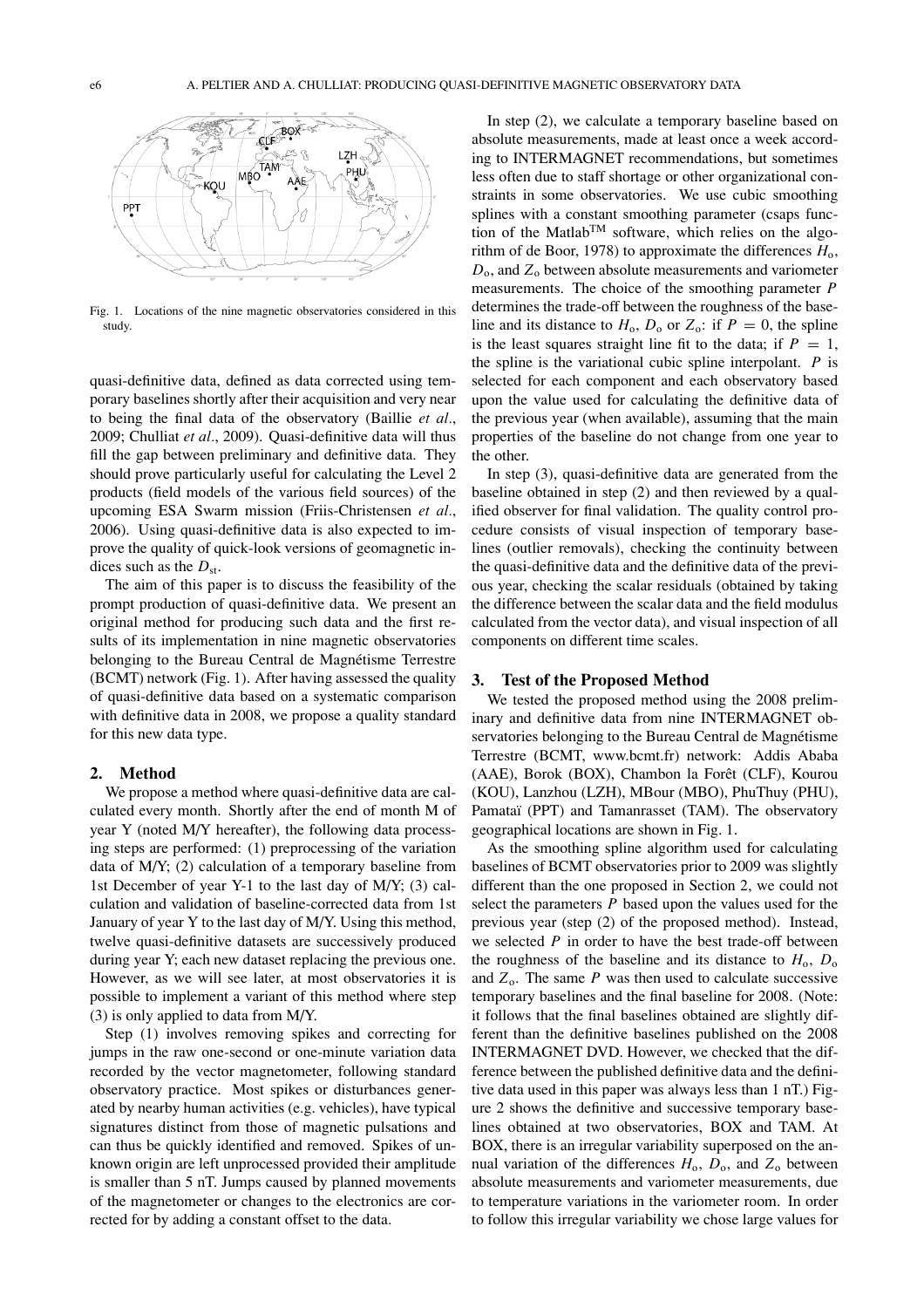

Fig. 2. Evolution of the temporary baselines  $(H_0, D_0$  and  $Z_0)$  calculated each month for the BOX and TAM observatories. The red line is the definitive baseline. Crosses are the absolute measurements. For a better readability the vertical scale is distinct for each component and each observatory.



Fig. 3. Evolution through 2008 of the mean and the standard deviation (represented as an error bar) of the differences (in nT) between quasi-definitive and definitive 1-minute data for the *X* component, at the nine selected observatories. The mean and the standard deviation at month *n* are calculated using all data from January to month *n*. For a better readability the vertical scale is distinct for each observatory.

observatory where  $H_0$ ,  $D_0$ , and  $Z_0$  show only a regular annual variation (due to temperature variation in the variome-

the smoothing parameter:  $P = 0.3, 0.1$  and 0.3 for the  $H_0$ , ter room), and where the number of absolute measurements *D*o, and *Z*<sup>o</sup> baselines, respectively. In contrast, TAM is an is very large. For that observatory it is better to choose a very smoothed spline, and we chose  $P = 0.0001$  for all three components.